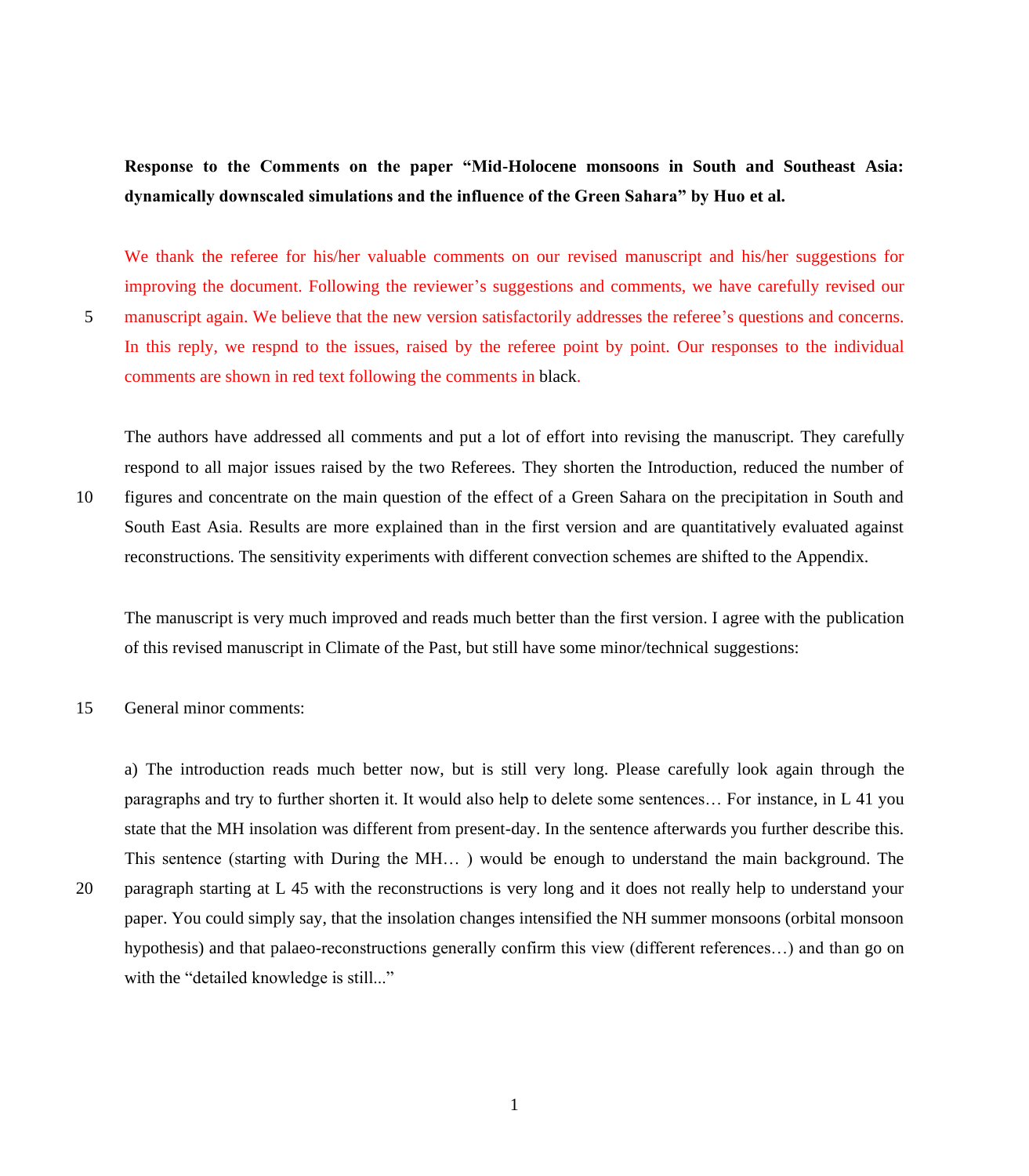I have the same feeling with other paragraphs, that there is just too much information given that is not necessarily 25 relevant.

We have removed the part starting at line 45 with the reconstructions and now stated that "Significant changes in the strength of the in Asian monsoon during the MH have been revealed by various paleoclimatic reconstructions, such as those based on palaeoceanographic evidence (Hutson and Prell, 1980; Prell, 1984a, b; Cullen and Prell, 1984; Prell and Van Campo, 1986), Tibetan ice cores (Thompson et al., 2000), Chinese Loess Plateau deposits 30 (An, 2000; Porter, 2001) and stalagmites (Wang et al., 2001; Dykoski et al., 2005)."

b) I have to admit that I was not precise enough in my comment on the comparison with other studies. My apologies. The authors do indeed draw references to other studies. I'm just wondering if there aren't already other studies with regional models to compare the results with. For India, I remember a study with HIRHAM (Polanski et. al. 2012), dealing also with the mid-Holocene climate.

35 Reference: Polanski, S., Rinke, A., Dethloff, K., Lorenz, S. J., Wang, Y., & Herzschuh, U. (2012). Simulation and comparison between mid-Holocene and preindustrial Indian summer monsoon circulation using a regional climate model. The Open Atmospheric Science Journal, 6, 42-48. doi:10.2174/1874282301206010042.

Thank you for pointing us to this study with regional models and we have added reference to it in lines 213 and 234.

40 c) Unfortunately, there are very few reconstructions for South Asia. However, one could for example compare the model results with the semi-quantitative moisture reconstructions of Wang et al. 2010. I don't know if that dataset is available, though.

Does the referee mean this study: Wang, Y., et al: Asynchronous evolution of the Indian and East Asian Summer Monsoon indicated by Holocene moisture patterns in monsoonal central Asia, Earth-Science Reviews 103, 135-

45 153, https://doi.org/10.1016/j.earscirev.2010.09.004, 2010.? If so, their data are not publicly available online and most of their data points lie in China and only four data points are in northwestern India close to the Himalayas.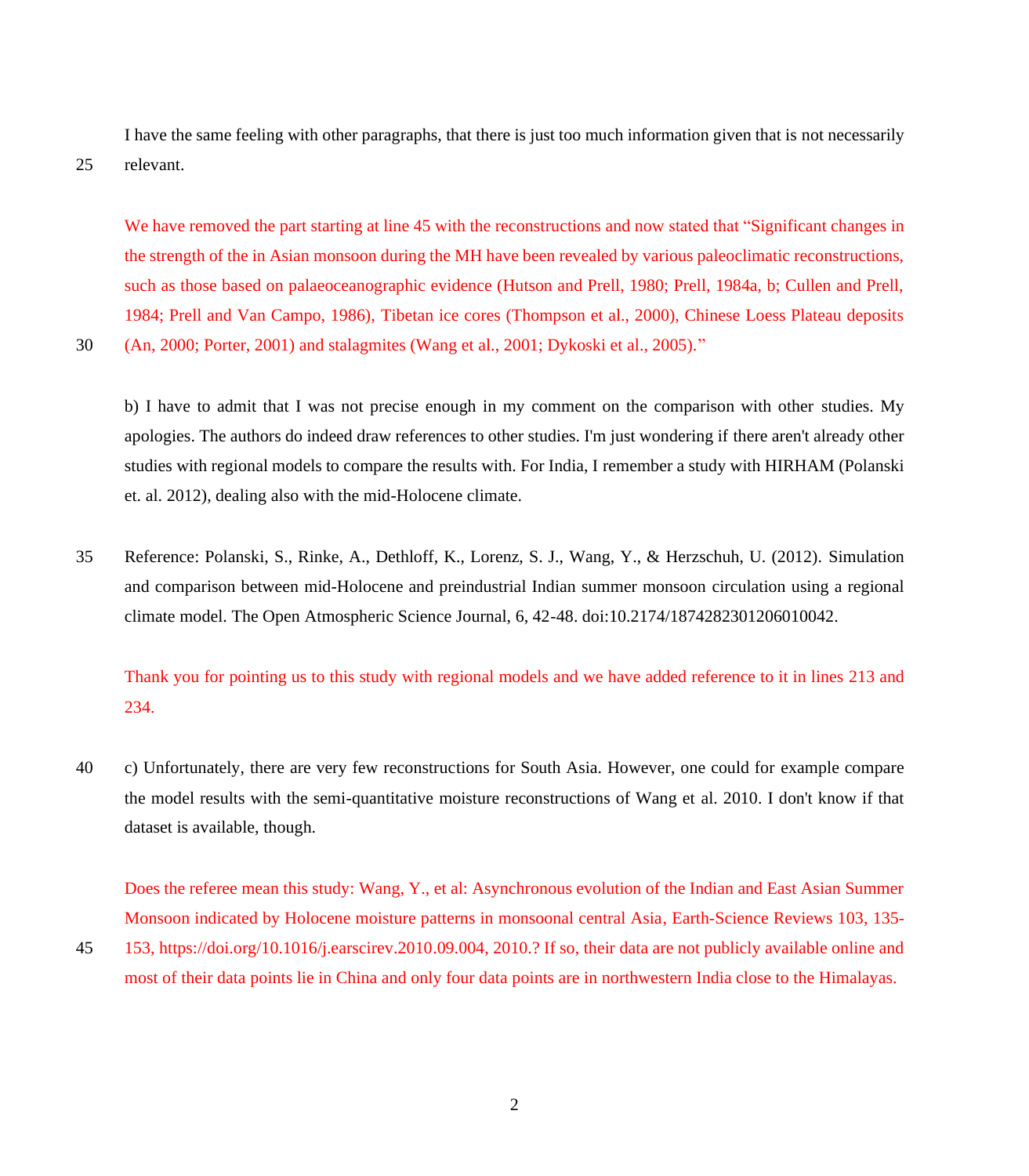However, we still added some comparison to their moisture reconstructions based on the figures in their paper in lines 219-220, 231 and 234-236.

d) Regarding the quantitative comparison with reconstructions: It would be helpful to include a Table, showing 50 all MRE values for the MHref and MHGS simulations (regional and global model).

We thank the reviewer for this suggestion and we have added a table listing all MRE values for the MH<sub>REF</sub> and MH<sub>GS</sub> simulations.

Specific comments:

L 23: "SA" is not defined before

- 55 We have now added the definition of "SA" in line 10.
	- L 31: "monsoon" instead of "monsoons"

We apologize for this error, and we have corrected the text as suggested.

L 36: Do you really mean 'Additionally' or should it be 'Therefore'

## We have changed to "Therefore" here.

60 L43: 'altered' instead of "enhanced", during winter NH insolation is reduced during 6ka

We have changed this to "altered" now.

L44: the 20W/m<sup>2</sup>, is it a mean over JJAS?

Yes. The average JJAS insolation increase is approximately 20 W m<sup>-2</sup> in our UofT-CCSM4 model.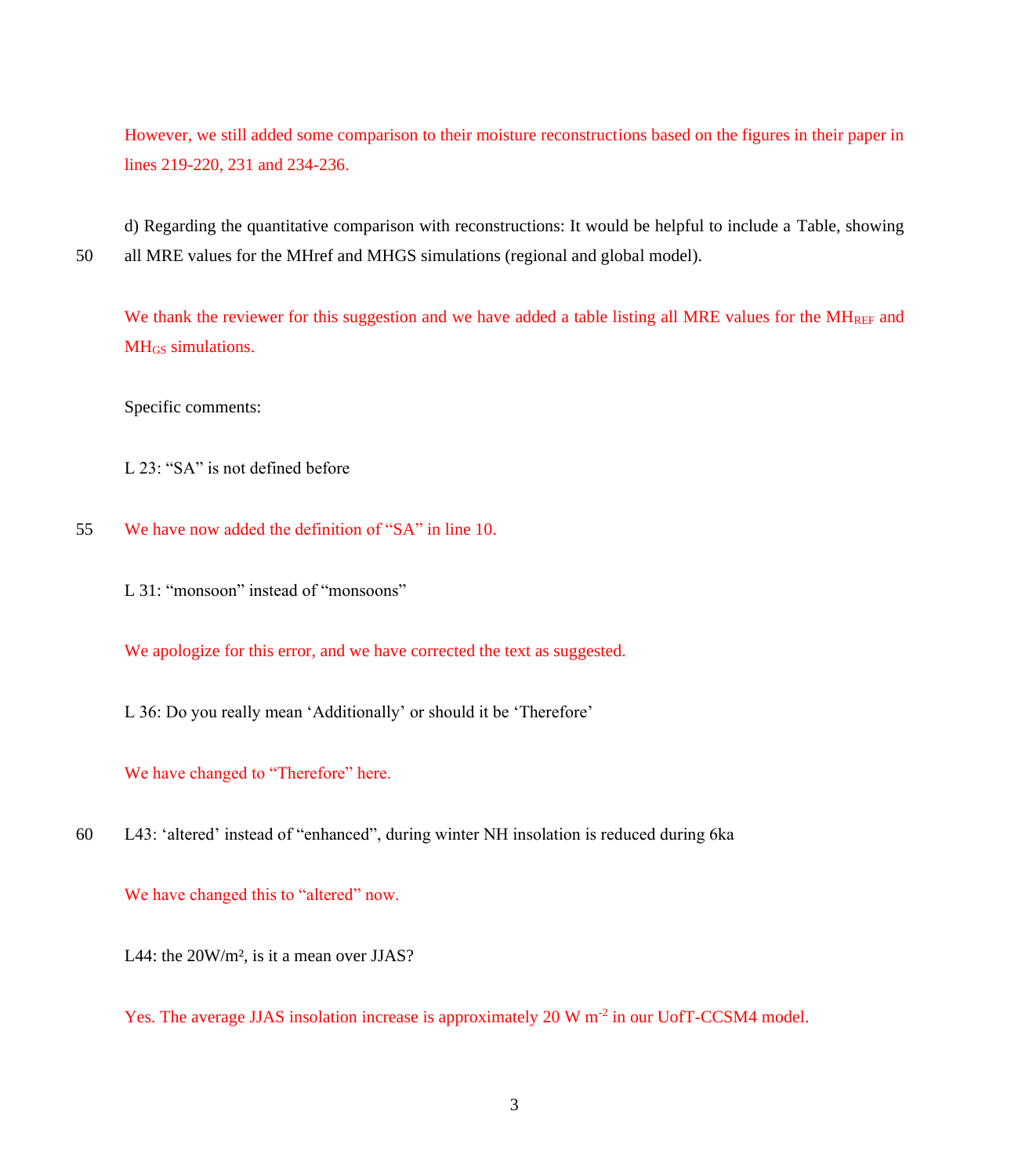L76: A nice overview of the AHP is given in: Claussen, M., Dallmeyer, A. & Bader, J. (2017). Theory and 65 modeling of the African humid period and the green Sahara. In Oxford Research Encyclopedia of Climate Science Oxford University Press. doi:10.1093/acrefore/9780190228620.013.532

Thank you for this suggestion and we have added this reference in line 72.

L198: Do you mean Fig. 4c?

L215: Do you mean Fig. 5b?

70 We apologize for the above two errors, and we have corrected the text as suggested.

L220-222: Since there are no reconstructions you can not state which model is correct. Maybe the reduction in precipitation seen in the global model is correct, maybe the increase in the regional model, but who knows?

We have added here ", while wetter conditions were indicated by the semi-quantitative moisture reconstructions of Wang et al. (2010)" to make our statement clearer.

75 L250-L256: Please include at least a warning on the cave records. I still think that they do not recorder local precipitation (see. e.g. Lui et al, 2014, or Maher, 2008)

Zhengyu Liu, Xinyu Wen, E.C. Brady, B. Otto-Bliesner, Ge Yu, Huayu Lu, Hai Cheng, Yongjin Wang, Weipeng Zheng, Yihui Ding, R.L. Edwards, Jun Cheng, Wei Liu, Hao Yang, Chinese cave records and the East Asia Summer Monsoon, Quaternary Science Reviews, Volume 83, 2014, Pages 115-128, ISSN 0277-3791,

80 https://doi.org/10.1016/j.quascirev.2013.10.021.

Maher BA (2008) Holocene variability of the East Asian summer monsoon from Chinese cave records: a reassessment. Holocene 18(6):861–866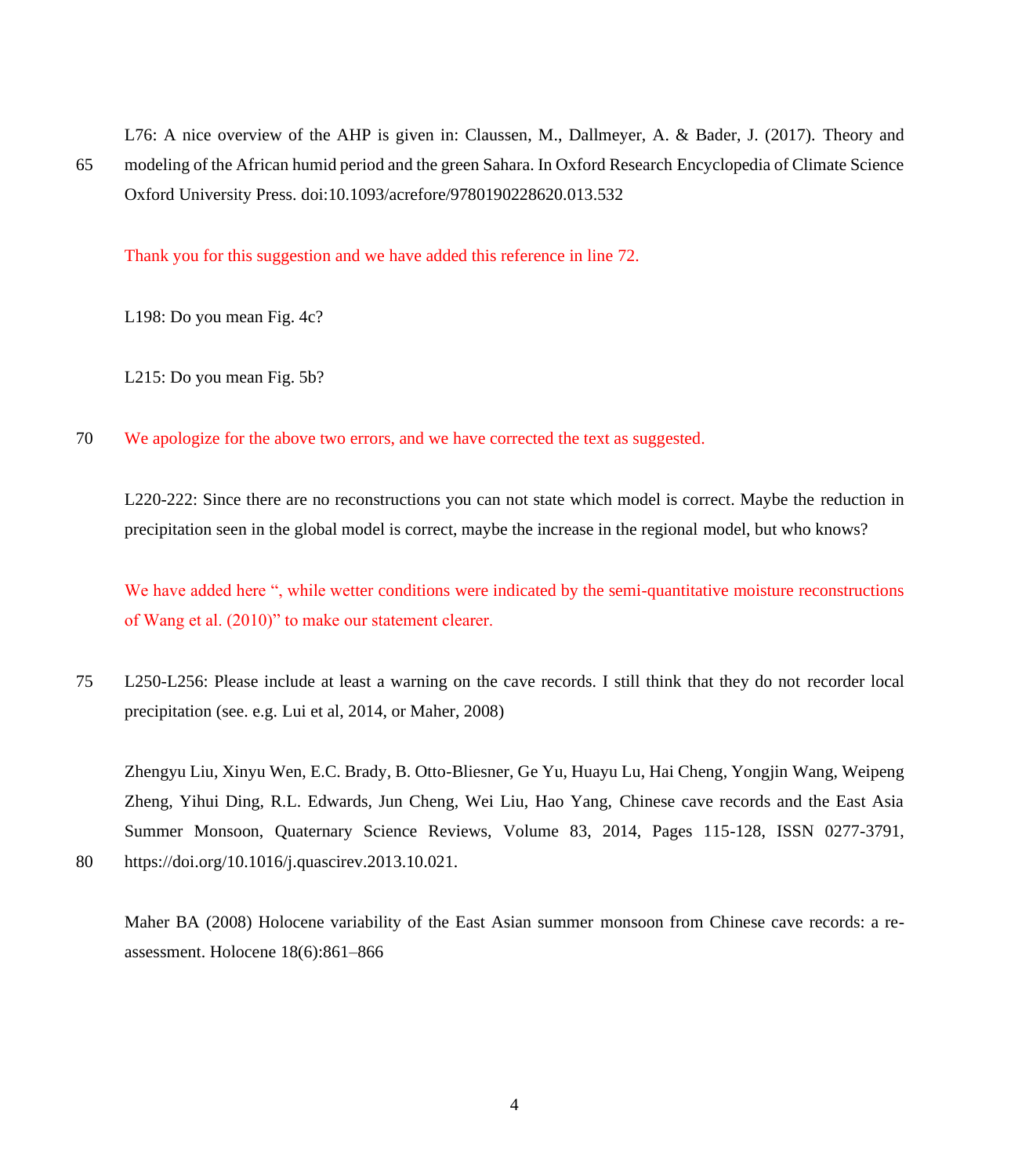We have added a sentence here: "Note here Chinese cave records have been interpreted by some studies to reflect not local MH rainfall changes but upstream monsoon rainfall or rainfall source changes (Liu et al, 2014; Maher, 85 2008).".

L260: In South China, about 30% of the rainfall occurs in the month before the monsoon sets in. This is the problem in most GCMs, they overestimate spring precipitation and also the decrease in spring precipitation due to less insolation during spring at mid-Holocene…. The decrease in spring precip exceeds the increase in summer precip and thus, the South China is drier during mid- Holocene than today (in the GCMs)

90 We agree with the referee, and have added here ", except over south China, where a decrease is simulated in annual mean while JJAS rainfall is simulated to increase (Figs. 5b and 6b)".

L271: During 6ka, perihelion occurs in September, so probably the overall insolation forcing was strongest during September, which may explain the strongest signal in precipitation simulated for September…

The referee is right to point out that perihelion occurs in September during the MH, but the local insolation forcing 95 over SA and SEA is in fact the strongest in August (Fig. 1). The insolation change in UofT-CCSM4 is approximately 24 W  $m^{-2}$  in August and 16 W  $m^{-2}$  in September.

L278: It would be helpful to explain, why WRF-CROCO is more sensitive to the insolation forcing.

We added two sentences here to explain why the spatially-averaged JJAS precipitation increases produced by the WRF-CROCO ensemble mean are larger than those simulated by the UofT-CCSM4:

- 100 "Such rainfall intensification is probably related to a better representation of topography as the major wet anomaly centers in the downscaled simulation lie in the local mountain ranges over SA and SEA, including the Western Ghats, the Satpura Range in northern SA and the Garo-Khasi-Jaintia range in northwestern SEA. Moreover, the warmer SSTs over the Arabian Sea also lead to more evaporation and thus contribute to the enhanced wet anomalies, especially over SA."
- 105 L345: Do you mean Fig 11e instead of 11k?

5